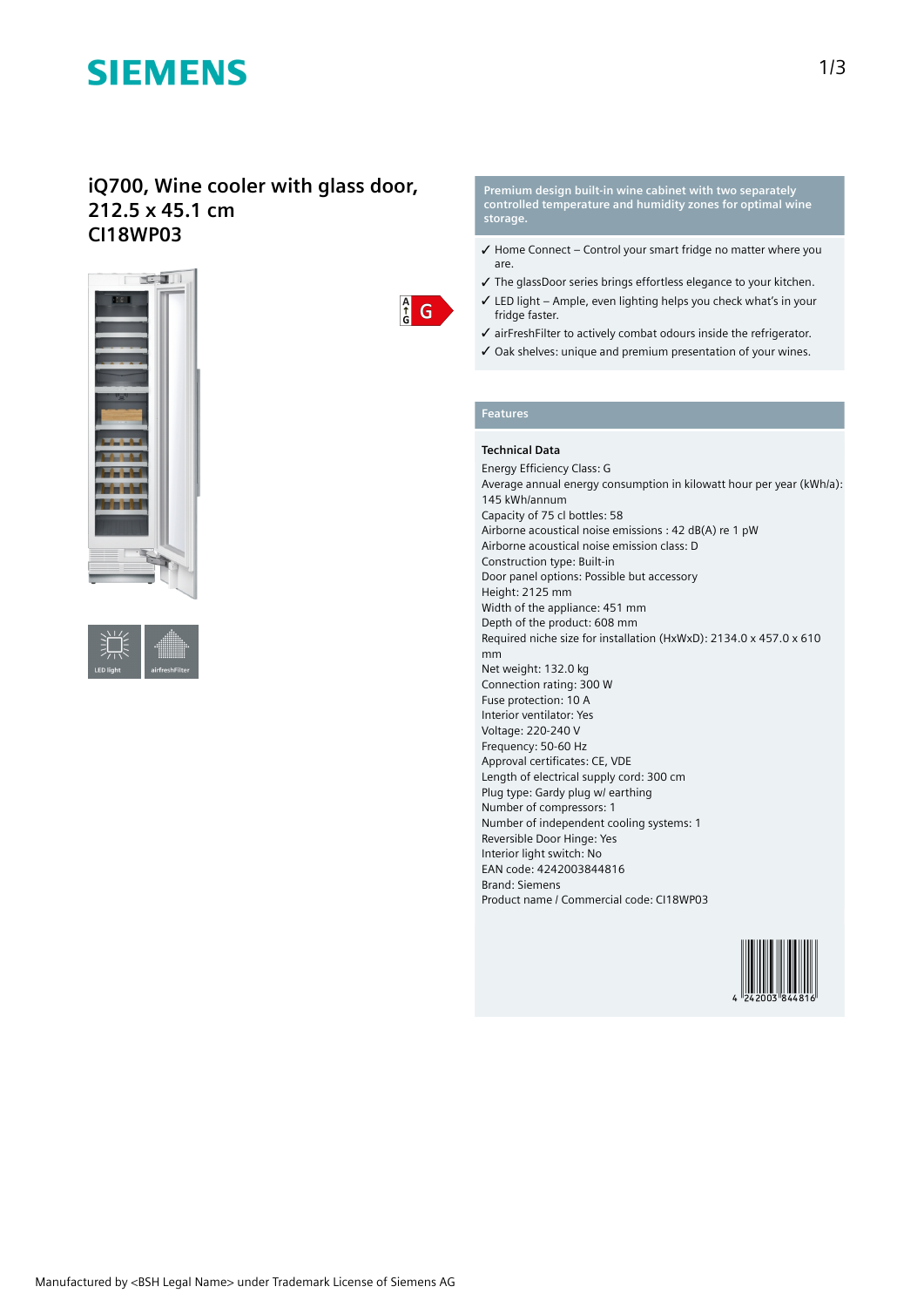# **SIEMENS**

# iQ700, Wine cooler with glass door, **212.5 x 45.1 cm CI18WP03**

## **Features**

#### **Design features**

- UV protected tinted glass door
- Fit 58 wine bottles (0.75l)
- Temperature range from 5-20°C
- Two separate temperature zones, both continuously variable
- Removable magnetic door seals easy to clean
- 10 PC bottle shelves for 0,75 l

### **Additional features**

- Fixed hinge
- TFT-Display
- Right hinged door, door revers i ble
- $\bullet$  Dimensions: 212.5 cm H x 45.1 cm W x 60.8 cm D
- Niche Dimensions: 213.4 cm H x 45.7 cm W x 61 c m D

#### **F u n c t i o n s**

- Acoustic open door warning system
- Economy and holiday mode

#### **P e r f o r m a n c e**

- $\bullet$  This appliance is intendend to be used exclusively for the storage of wine
- Ventilation in plinth, the plinth size can be varied
- $\bullet$  Door aperture angle 115 $^{\circ}$
- Home Connect: iService Remote, Remote Monitoring and Control with Wi-Fi connectivity
- Sabbath mode
- Bright interior LED fridge light
- ●<br>● Remote Monitoring and Control with Wi-Fi connectivity
- $\bullet$  Fixed hinge
- 
- Wi-Fi connectivity • Connection value 300 W

#### Performance and Consumption

- EU19\_EEK\_D: G
- Total Volume : 2 7 2 l
- Net Fridge Volume : 2 7 2 l
- Net Freezer Volume : 0 l
- Climate Class: SN-T
- Noise Level: 42 dB, EU19 Noise emission class D: D